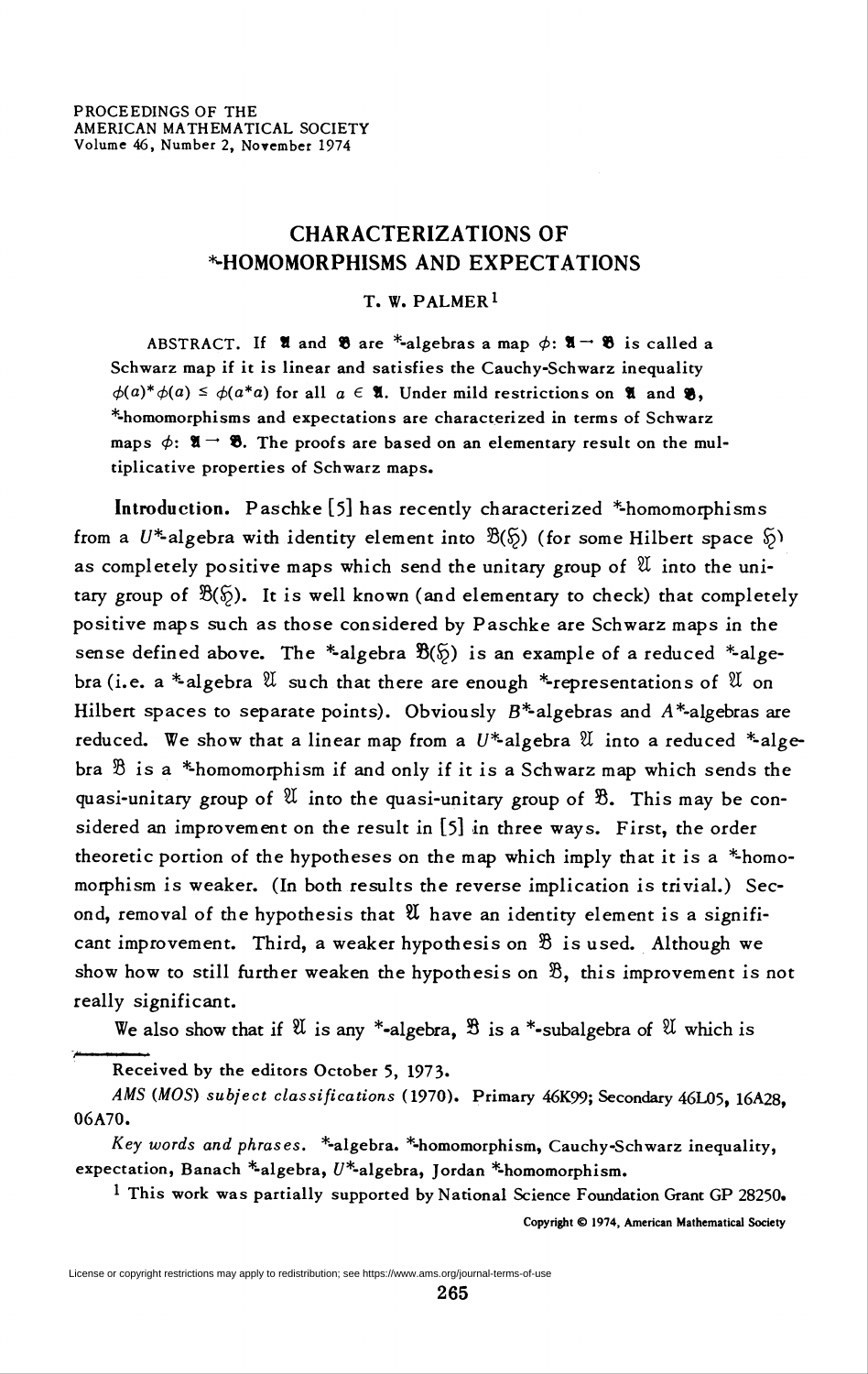reduced and  $\phi: \mathfrak{A} \to \mathfrak{A}$  is an idempotent hermitian linear map with range  $\mathfrak{B}$  then  $\phi$  is positive and satisfies

 $\phi(ab) = \phi(a)b$  and  $\phi(ba) = b\phi(a) \quad \forall b \in \mathcal{D}$ ,  $\forall a \in \mathcal{U}$ ,

if and only if it is a Schwarz map. If  $\mathfrak A$  and  $\mathfrak B$  are  $B^*$ -algebras then maps which satisfy these equivalent conditions have been called quasi-expectations [1]. A quasi-expectation  $\phi: \mathfrak{A} \to \mathfrak{B}$  which also satisfies  $\phi(1_{\alpha}) = 1_{\mathfrak{B}}$  (where  $1_{\alpha}$  and  $1_{\alpha}$  are identity elements in  $\mathfrak A$  and  $\mathfrak B$  respectively) is called an expectation. Expectations have been much studied. Our result might be compared to the main result of [6].

Both of these results are corollaries of an elementary result on the multiplicative properties of Schwarz maps from an arbitrary \*-algebra into a reduced \*-algebra.

We emphasize that all the results of this note are established in a setting more general than that of a map  $\phi: \mathfrak{A} \to \mathfrak{B}$  where  $\mathfrak{A}$  is a Banach \*-algebra and  $\mathcal{B}$ . is an  $A^*$ algebra.

After completing this note the author recalled that the term Schwartz map (in honor of J. T. Schwartz) has been used in: Andre de Korvin, Stable maps and Schwartz maps, Trans. Amer. Math. Soc. 148 (1970), 283—291. Schwarz maps are not the same as Schwartz maps, just as H. A. Schwarz is not the same as J. T. Schwartz.

Preliminaries. We use N,  $R_{+}$ , R and C to denote the sets of positive integers, nonnegative real numbers, real numbers and complex numbers respectively. All algebras have complex scalars.

We will use the concept of  $U^*$ -algebras [2], [3], [4], [5]. A \*-algebra  $\mathfrak U$ (i.e. a complex algebra with a fixed involution,  $*$ ) is called a  $U^*$ -algebra if it is the linear span of the set

(1) 
$$
\mathfrak{A}_{aU} = \{ v \in \mathfrak{A} : v^* v = v v^* = v + v^* \}
$$

of quasi-unitary elements. Every Banach \*-algebra is a  $U^*$ -algebra, and every  $U^*$ algebra has  $*$ -representation theory similar to the classical  $*$ -representation theory of Banach \*-algebras. The chief reason for studying  $U^*$ -algebras is that many results are easier to prove using the purely \*-algebraic definition of a  $U^*$ -algebra than using the (logically more restrictive) definition of a Banach \*-algebra directly.

If  $\mathfrak U$  is a \*-algebra then

(2) 
$$
\mathfrak{A}_{+} = \left\{ \sum_{j=1}^{n} a_{j}^{*} a_{j}; n \in \mathbb{N}, a_{j} \in \mathfrak{A} \right\}
$$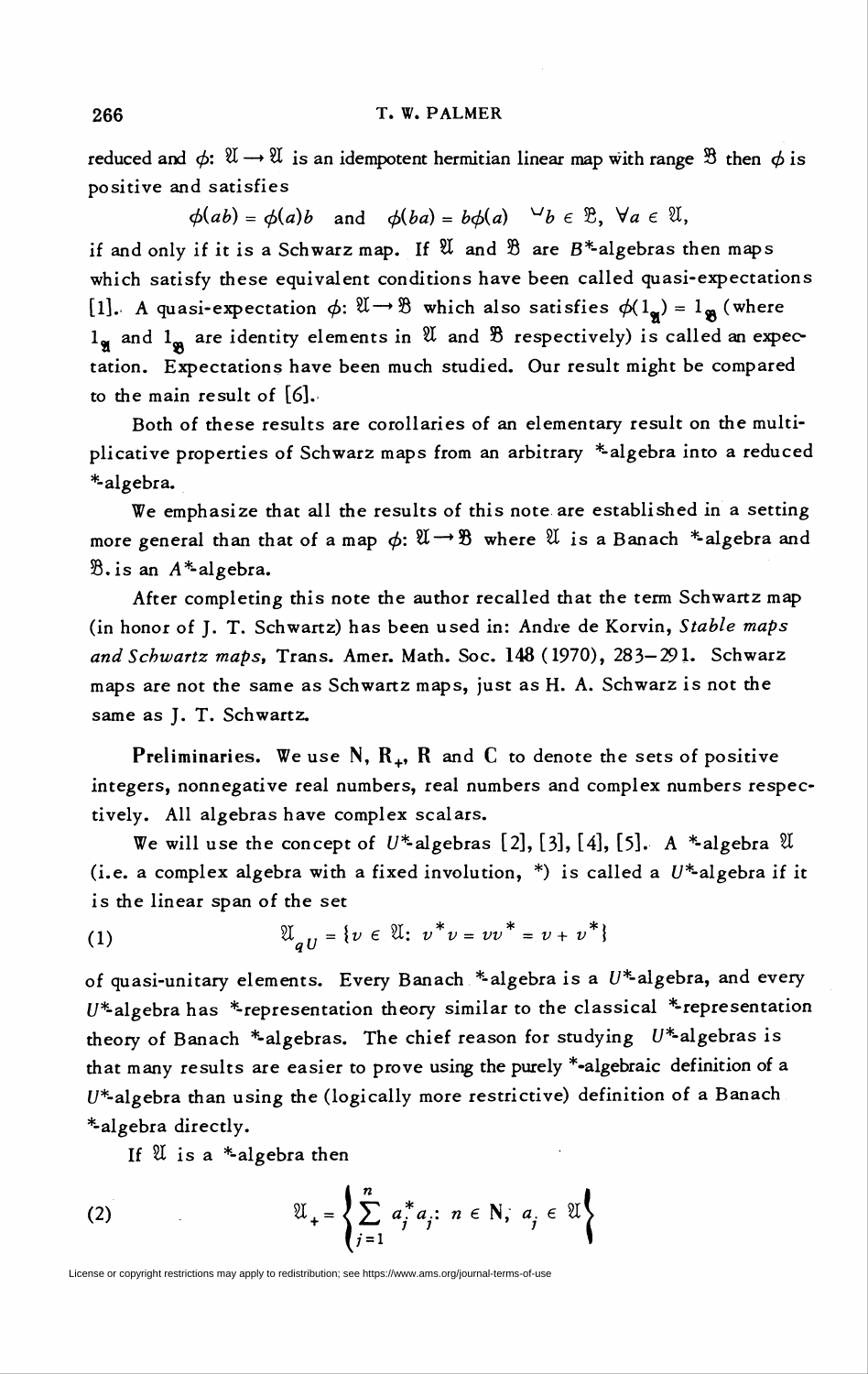is called the set of positive elements. Clearly  $\mathfrak{A}_+$  is a subset of the set  $\mathfrak{A}_H = \{h \in \mathfrak{A}: h^* = h\}$  of hermitian elements in  $\mathfrak{A}$ . For h,  $k \in \mathfrak{A}_H$  we write (3)  $h < k$  iff  $k - h \in \mathfrak{A}$ .

Let  $\mathfrak U$  and  $\mathfrak B$  be \*-algebras. (The case with  $\mathfrak B$  equal to the complex numbers and \* as complex conjugation is particularly important.) We call a linear map  $\phi: \mathfrak{A} \to \mathfrak{B}$  hermitian iff  $\phi(\mathfrak{A}_H) \subseteq \mathfrak{B}_H$  and positive iff  $\phi(\mathfrak{A}_+) \subseteq \mathfrak{B}_+$ . If  $\phi$  is positive it is easy to see that

(4) 
$$
\phi(a^*b)^* = \phi(b^*a) = \phi((a^*b)^*) \quad \forall a, b \in \mathfrak{A}.
$$

Hence if  $\mathfrak{A} = \mathfrak{A}^2$  (where  $\mathfrak{A}^2$  is the \*ideal which is the linear span of the set of products of elements of  $\mathfrak{A}$ ) then a positive linear map  $\phi: \mathfrak{A} \to \mathfrak{B}$  is hermitian. If  $\mathfrak U$  contains an identity or  $\mathfrak V$  is a Banach \*-algebra with an approximate identity, than  $\mathfrak{A} = \mathfrak{A}^2$ . We denote the set of positive linear functionals on  $\mathfrak{A}$  by  $\mathfrak{A}^{\dagger}$ . A functional  $\omega \in \mathfrak{A}^{\dagger}$  which is hermitian and satisfies  $\sup {\{\vert \omega(a) \vert^2 : a \in \mathfrak{A}, \omega(a^*a) < 1 \}} = 1$  is called a state. A map  $\phi: \mathfrak{A} \to \mathfrak{B}$  is called unital if  $\mathfrak A$  and  $\mathfrak B$  contain identity elements and  $\phi(1) = 1$ .

A \*-representation of a \*-algebra  $\mathfrak A$  is a \*-homomorphism (i.e. a hermitian algebra homomorphism) of  $\mathfrak A$  into the \*-algebra  $\mathfrak B(\mathfrak H)$  of all bounded linear operators on some Hilbert space  $\tilde{p}$ . When T is a \*-representation of  $\mathfrak A$  we write  $T_a$  for the value of T at  $a \in \mathfrak{A}$  and denote the Hilbert space on which  $T_a$  acts by  $\tilde{p}^T$ . A \*algebra is reduced if it has enough \*-representations to separate points. A  $U^*$ -algebra (a fortiori, a Banach \*-algebra) has a faithful \*representation if it is reduced. We actually use only a weak consequence of the fact that  $\mathfrak B$  is reduced.

Lemma. Let  $\mathfrak A$  be a \*-algebra. If  $\mathfrak A$  is reduced

(5a) 
$$
\bigcap \{ \text{Ker}(\omega) : \omega \in \mathbb{U}_{+}^{\dagger} \} = \{0\}.
$$

Whenever {5a) holds

(5b) 
$$
\{p+th: t \in \mathbb{R}\} \subseteq \mathbb{X}_{+} \Rightarrow b=0 \quad \forall p, b \in \mathbb{X}_{-}
$$

Whenever (5b) holds

$$
\mathfrak{A}_{\perp} \cap (-\mathfrak{A}_{\perp}) = \{0\}.
$$

**Proof.** If T is a \*-representation of  $\mathfrak{A}$  and  $x \in \mathfrak{H}^T$  then the map  $\omega: \mathfrak{A} \to \mathbb{C}$ defined by  $\omega(a) = (T_a x, x)$  belongs to  $\mathfrak{A}^{\dagger}$ . If  $\mathfrak{A}$  is reduced, and  $a \in \mathfrak{A}$  is not zero, then we can choose a \*-representation T so that  $T_a \neq 0$ . Then the numerical range of  $T_a$  is not the singleton zero so we can choose  $x \in \mathcal{F}^T$ so that  $\omega(a) = (T_a x, x) \neq 0$ . Hence (5a) holds.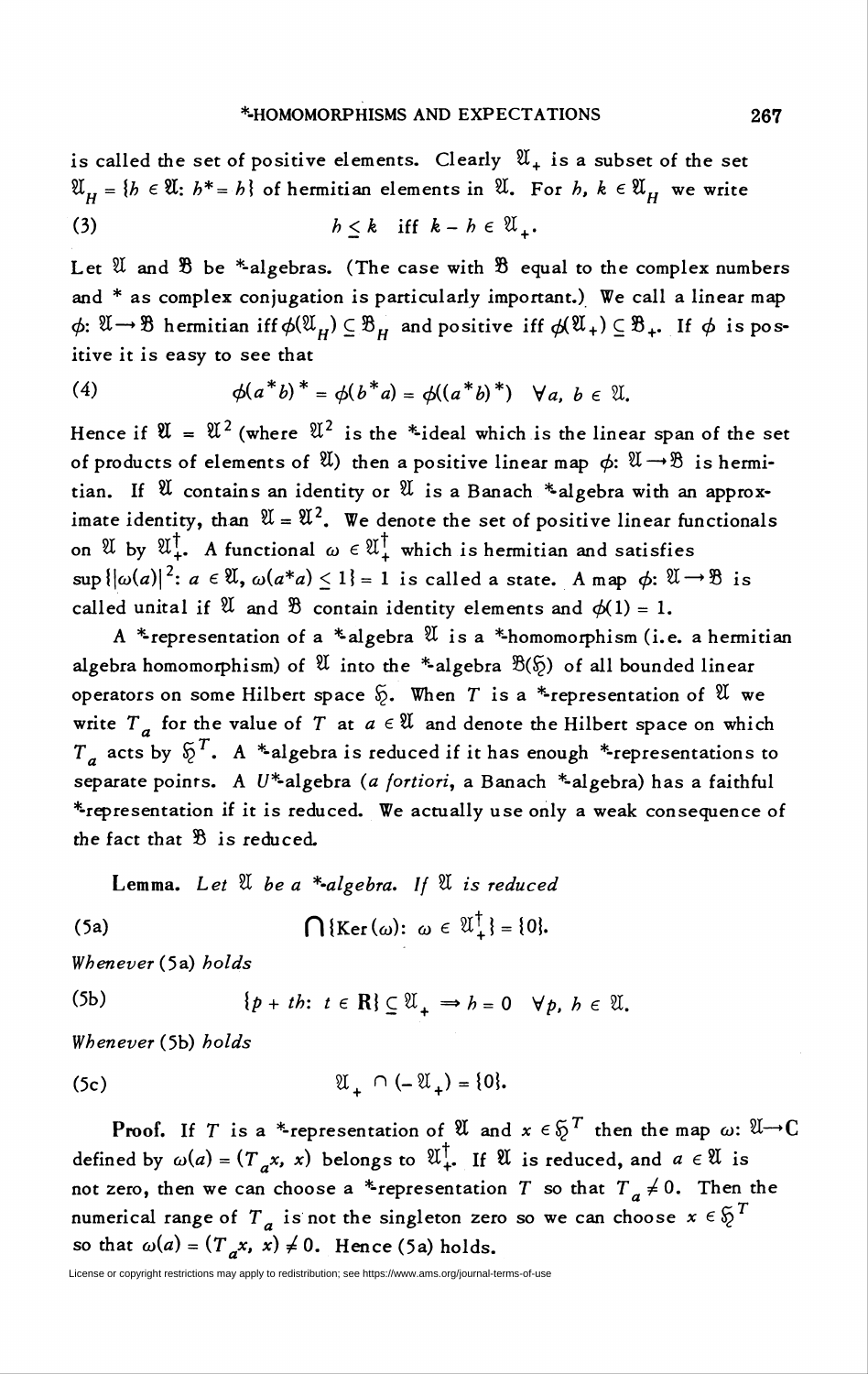Suppose (5a) holds and p,  $h \in \mathfrak{A}$  satisfy  $\{p + th: t \in \mathbb{R}\} \subset \mathfrak{A}_{+}$ . Then for any  $\omega \in \mathfrak{A}^{\dagger}$  and any  $t \in \mathbf{R}$ ,  $\omega(p) + tw(h) = \omega(p + th) > 0$ . Clearly this implies  $\omega(h) = 0$ . Since  $\omega \in \mathfrak{A}^{\dagger}$  was arbitrary,  $h = 0$ .

If  $h \in \mathfrak{A}_+ \cap (-\mathfrak{A}_+)$  then  $0 + th \in \mathfrak{A}_+$  for all  $t \in \mathbb{R}$ . Hence (5b) implies (5c). D

We use only (5b) and (5c) in the rest of this note so that "reduced" could be replaced by (5b) whenever it occurs as a hypothesis. The condition (5b) can be neatly expressed as:  $\mathfrak{A}_+$  contains no complete straight line.

Schwarz maps. With these preliminaries out of the way we move to our main result.

Definition. Let  $\mathfrak A$  and  $\mathfrak B$  be \*-algebras. Then a map  $\phi: \mathfrak A \to \mathfrak B$  is called a Schwarz map if it is linear and satisfies

(6) 
$$
\phi(a)^* \phi(a) \leq \phi(a^* a) \quad \forall a \in \mathfrak{A}.
$$

Notice that a Schwarz map  $\phi: \mathfrak{A} \to \mathfrak{B}$  is positive. Thus it is hermitian if  $\mathfrak{A} = \mathfrak{A}^2$ . States on \*-algebras, and unital completely positive linear maps between \*-algebras are Schwarz maps. Obviously the composition of two Schwarz maps is a Schwarz map. From these observations it is not hard to see that a hermitian Schwarz map  $\phi\colon \mathfrak{A}\to \mathfrak{B}$  is always continuous with respect to the Gelfand-Naimark pseudo-norms of  $\mathfrak A$  and  $\mathfrak B$ . Except for the positivity of Schwarz maps we will not use any of the results of this paragraph again in this note.

Theorem. Let  $\mathfrak U$  be a \*-algebra and let  $\mathfrak B$  be a reduced \*-algebra. Let  $\phi: \mathfrak{A} \to \mathfrak{B}$  be a Schwarz map. An element  $b \in \mathfrak{A}$  satisfies

(7) 
$$
\phi(b)^* \phi(b) = \phi(b^* b)
$$

if and only if it satisfies

(8) 
$$
\phi(a^*b) = \phi(a)^*\phi(b) \quad \forall a \in \mathfrak{A}.
$$

$$
\phi(b^*a) = \phi(b)^*\phi(a) \quad \forall a \in \mathfrak{A}.
$$

**Proof.** The sufficiency of (8) is obvious. Let  $b \in \mathcal{U}$  satisfy (7) and let  $a \in \mathfrak{A}$  and  $t \in \mathbb{R}$  be arbitrary. Then

$$
t(\phi(b)^{*}\phi(a) + \phi(a)^{*}\phi(b))
$$
  
=  $\phi(tb + a)^{*}\phi(tb + a) - t^{2}\phi(b)^{*}\phi(b) - \phi(a)^{*}\phi(a)$   
 $\leq \phi((tb + a)^{*}(tb + a)) - t^{2}\phi(b^{*}b) - \phi(a)^{*}\phi(a)$   
=  $t\phi(b^{*}a + a^{*}b) + (\phi(a^{*}a) - \phi(a)^{*}\phi(a)).$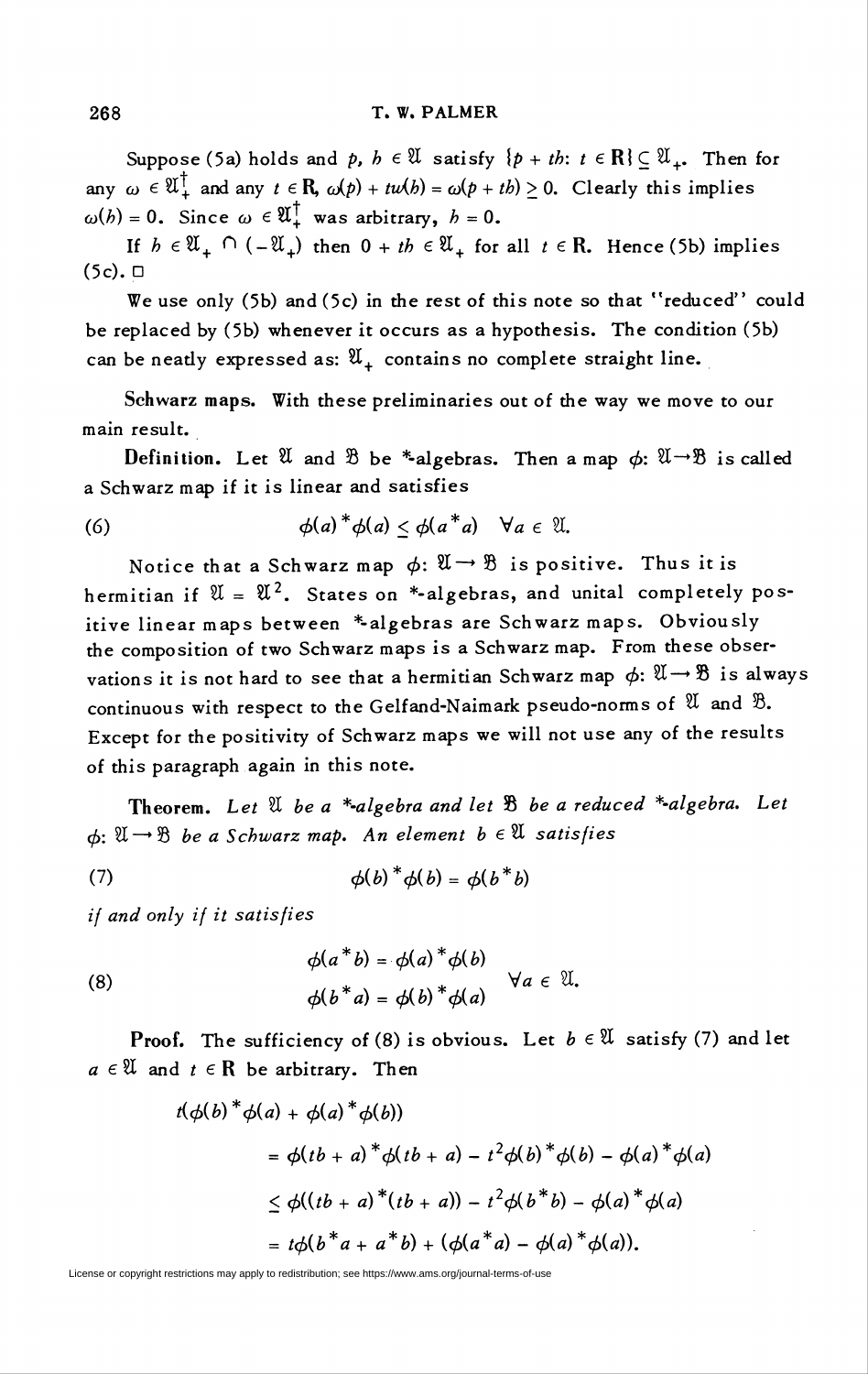Hence by the definition of  $\leq$ , (5b) gives  $\phi(b)^*\phi(a) + \phi(a)^*\phi(b) = \phi(b^*a + a^*b)$ . Replacing a by  $-ia$  and then multiplying by i gives  $\phi(b)^*\phi(a) - \phi(a)^*\phi(b) =$  $\phi(b^*a - a^*b)$ . Adding and then subtracting these two equations gives the two equations of  $(8)$ .  $\square$ 

Notice that the set of elements of  $\mathfrak A$  satisfying (8) is a subalgebra,  ${\mathfrak M}(\phi)$ , of  $\mathfrak{A}$ . It is not in general a \*-subalgebra of  $\mathfrak{A}$ . (For instance consider the map which assigns to each  $2 \times 2$  matrix the matrix with the same upper lefthand entry but with zeros in the other three positions. This map even satisfies Corollary 2 below.) If  $\phi$  is a hermitian linear map then its restriction to  $M(\phi)$  is a homomorphism.

Let  $\mathcal B$  be the  $2 \times 2$  complex matrix algebra with involution

$$
\begin{pmatrix} \lambda & \mu \\ \nu & \xi \end{pmatrix}^* = \begin{pmatrix} \xi^- & \mu^- \\ \nu^- & \lambda^- \end{pmatrix}.
$$

Then  $\mathfrak{B}_{+} = \mathfrak{B}_{H} = -\mathfrak{B}_{+}$  so that the transpose map  $\phi$  from  $\mathfrak{B}$  into  $\mathfrak{B}$  is a hermitian Schwarz map. Only multiples of the identity satisfy (8), but, e.g., any hermitian matrix satisfies (7). Thus the hypothesis in the Theorem, that  $\mathcal B$  be reduced, is essential.

Corollary 1. Let  $\mathfrak V$  be a U<sup>\*</sup>-algebra and let  $\mathfrak B$  be a reduced \*-algebra. Then a map  $\phi: \mathfrak{A} \to \mathfrak{B}$  is a \*-homomorphism if and only if it is a Schwarz map such that  $\phi(\mathfrak{A}_{aU}) \subseteq \mathfrak{B}_{aU}$ .

**Proof.** The necessity of the conditions is obvious. Suppose  $\phi: \mathfrak{A} \to \mathfrak{B}$ is a Schwarz map, and both  $v$  and  $\phi(v)$  are quasi-unitary. (If we know that  $\phi$  is hermitian we conclude  $\phi(v)^*\phi(v) = \phi(v) + \phi(v)^* = \phi(v + v^*) = \phi(v^*v)$ . However if we do not know to begin with that  $\phi$  is hermitian, the argument is a a little longer.) Then  $\phi(v) + \phi(v)^* = \phi(v)^* \phi(v) < \phi(v^*) = \phi(v) + \phi(v^*)$  so  $\phi(v^*) - \phi(v)^* \in \mathcal{B}_+$ . However  $\phi(v^*) + \phi(v^*)^* = \phi(v^*)^* \phi(v^*) < \phi(vv^*) = \phi(v) + \phi(v^*)$  $\phi(v^*)$  so  $\phi(v)^* - \phi(v^*) = (\phi(v) - \phi(v^*)^*)^* \in \mathcal{B}_+$ . Since  $\mathcal{B}$  is reduced,  $\phi(v^*) =$  $\phi(v)^*$ . Thus v satisfies (7) of the Theorem. Since we have assumed that  $\mathfrak A$ is the linear span of elements such as  $v$ ,  $\phi$  is a \*-homomorphism.  $\Box$ 

We have actually proved a little more than stated. We have shown that if  $\mathfrak{A}$  is an arbitrary \*-algebra and  $\mathfrak{A}^U = \text{span}(\mathfrak{A}_{aU})$  is the largest  $U^*$ -algebra included in  $\mathfrak A$  then (under the other assumptions of the Theorem)

(9) 
$$
\phi(ab) = \phi(a)\phi(b), \qquad \phi(ba) = \phi(b)\phi(a) \text{ and } \phi(b^*) = \phi(b)^*
$$
  
 $\forall a \in \mathcal{X}, \forall b \in \mathcal{X}^U.$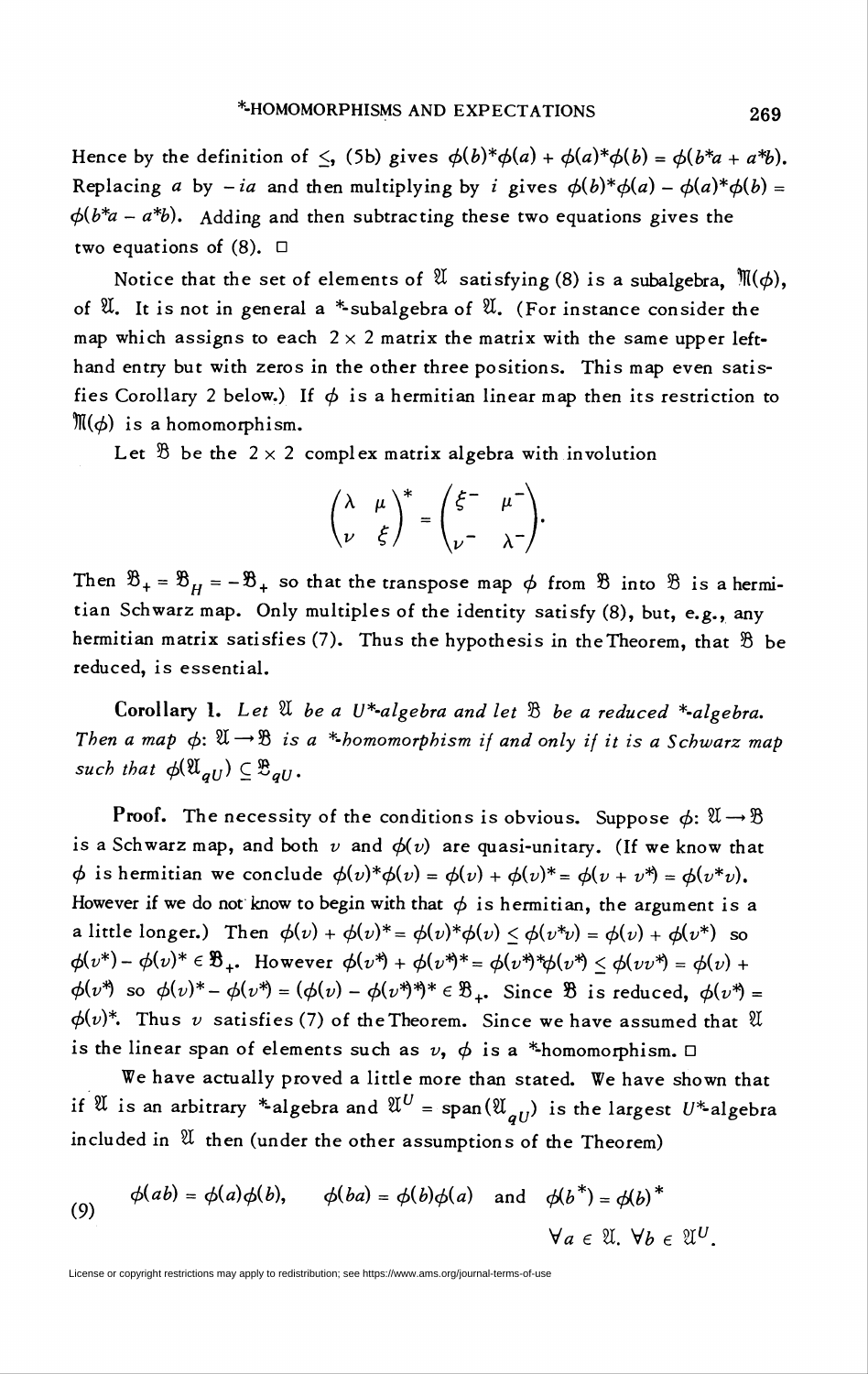The same results hold without the assumption  $\phi(\mathfrak{A}_{all}) \subseteq \mathfrak{B}_{all}$  if  $\mathfrak{A}^U$  is interpreted to mean span $\{v \in \mathfrak{A}_{all} : \phi(v) \in \mathfrak{B}_{all}\}.$ 

The present author has proved [4] several additional results which are related to the condition  $\phi(\mathfrak{A}_{all}) \subseteq (\mathfrak{B}_{all})$  of Corollary 1. A map  $\phi: \mathfrak{A} \to \mathfrak{B}$ between \*-algebras is called a Jordan \*-homomorphism if it is a hermitian linear map which preserves the Jordan product, i.e.

$$
\phi(ab+ba)=\phi(a)\phi(b)+\phi(b)\phi(a) \quad \forall a, b \in \mathfrak{A}.
$$

For a hermitian linear map  $\phi: \mathfrak{A} \to \mathfrak{B}$ , the last condition can be replaced by

$$
\phi(h^2) = \phi(h)^2 \quad \forall h \in \mathfrak{A}_{\mathbf{H}}.
$$

Jordan \*-homomorphisms between  $C^*$ -algebras are frequently called  $C^*$ -homomorphisms. They preserve the quantum mechanical properties of the  $C^*$ -algebra.

We quote a result from [4]. If  $\mathfrak A$  and  $\mathfrak B$  are reduced Banach \*-algebras and  $\phi: \mathfrak{A} \to \mathfrak{B}$  is a linear map then  $\phi(\mathfrak{A}_{\sigma U}) \subseteq \mathfrak{B}_{\sigma U}$  holds if and only if  $\phi$  is a Jordan \*-homomorphism. Indeed the sufficiency of this condition is established when only  $\mathfrak B$  is assumed to be reduced. Hence Corollary 1 can be restated as follows:

Corollary 1'. Let  $\mathfrak A$  and  $\mathfrak B$  be Banach \*-algebras with  $\mathfrak B$  reduced. Then  $\phi: \mathfrak{A} \rightarrow \mathfrak{B}$  is a \*-homomorphism if and only if it is a Schwarz map and a Jordan \*-homomorphism.

In [4], it is also proved that if  $\mathfrak A$  and  $\mathfrak B$  are Banach \*-algebras, one of which is reduced, then a linear bijection  $\phi: \mathfrak{A} \to \mathfrak{B}$  satisfies  $\phi(\mathfrak{A}_{all}) =$  $\mathfrak{B}_{all}$  if and only if it is a weakly positive linear isometry with respect to the Gelfand-Naimark pseudo-norms of  $\mathfrak A$  and  $\mathfrak B$  respectively. (A linear map  $\phi: \mathfrak{A} \to \mathfrak{B}$  is weakly positive if  $\phi(h^2) \subseteq \mathfrak{B}^+$  for each  $h \in \mathfrak{A}_H$ . The Gelfand-Naimark pseudo-norm on a Banach \*-algebra is the largest B\*-pseudo-norm on it.) This gives still another reformulation of Corollary 1.

Corollary  $l''$ . Let  $\mathfrak A$  and  $\mathfrak B$  be reduced Banach \*-algebras. Then a map  $\phi: \mathfrak{A} \to \mathfrak{B}$  is a \*-isomorphism if and only if it is a Schwarz map and an isometry relative to the Gelfand-Naimark pseudo-norms of  $\mathfrak A$  and  $\mathfrak B$ .

Corollary 2. Let  $\mathfrak A$  be a \*-algebra and let  $\mathfrak B$  be a \*-subalgebra which is reduced. Let  $\phi: \mathfrak{A} \to \mathfrak{A}$  be a projection onto  $\mathfrak{B}$  (i.e. a linear idempotent map with range  $\mathfrak{B}$ ). Then  $\phi$  is a Schwarz map if and only if it is positive and satisfies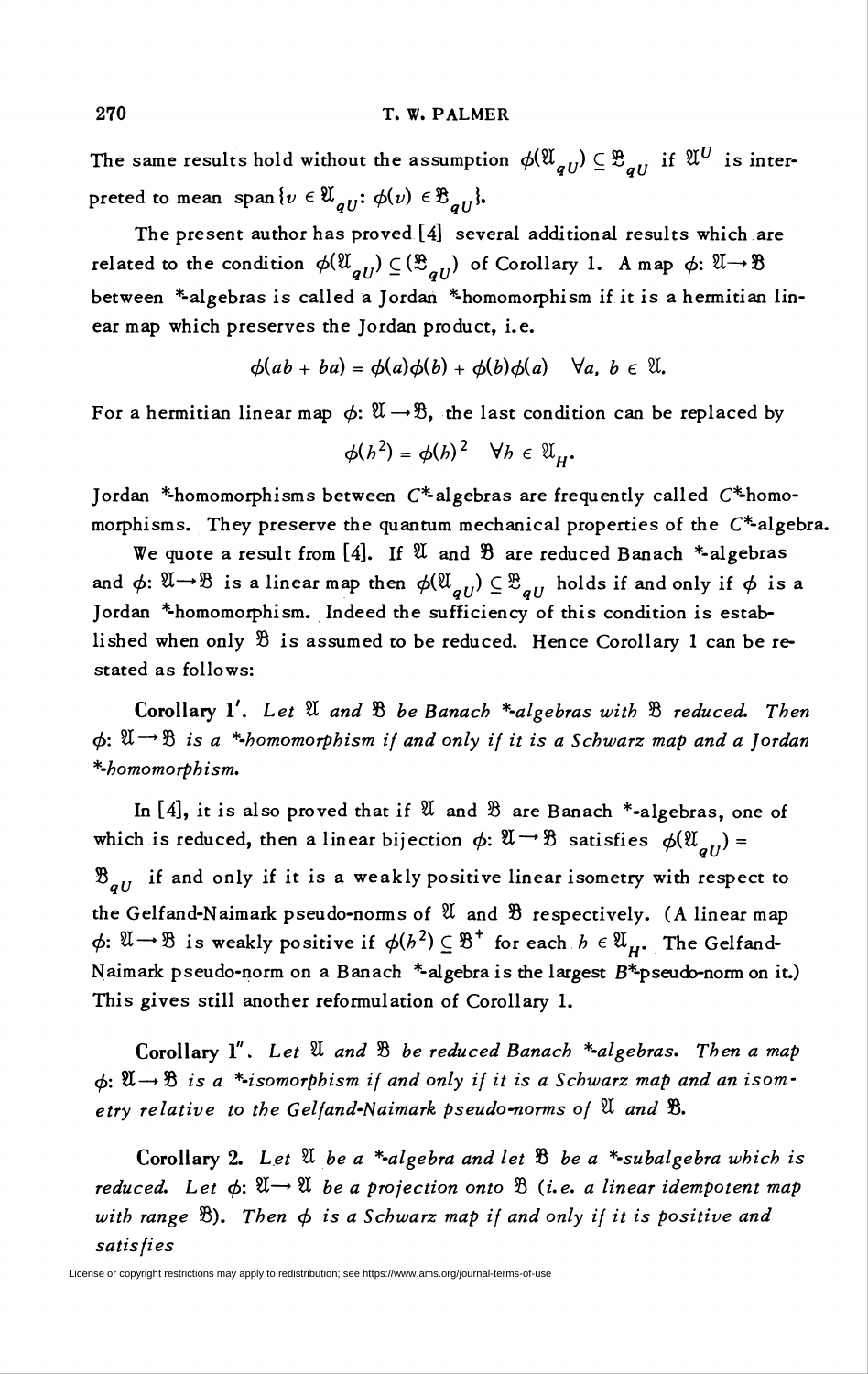## \*-HOMOMORPHISMS AND EXPECTATIONS 271

(10) 
$$
\phi(a^*b) = \phi(a)^*b, \quad \phi(ba) = b\phi(a) \quad \forall a \in \mathbb{X}, \forall b \in \mathbb{B}.
$$

Hence if  $\phi$  is a Schwarz map and either  $\mathfrak{A} = \mathfrak{A}^2$  or  $\phi$  is hermitian then

(11) 
$$
\phi(ab) = \phi(a)b, \qquad \phi(ba) = b\phi(a) \quad \forall a \in \mathbb{X}, \forall b \in \mathbb{B}.
$$

**Proof.** If  $\phi$  is a Schwarz map and b belongs to  $\mathcal{B}$  then  $\phi(b)^*\phi(b) = b^*b =$  $\phi(b^*b)$ , so by the Theorem,  $\phi(a^*b) = \phi(a)^*\phi(b) = \phi(a)^*b$ . Applying the Theorem to  $b^* \in \mathcal{B}$  gives  $\phi(ba) = b\phi(a)$ . If  $\mathcal{U} = \mathcal{U}^2$  then  $\phi$  is hermitian. In this case (11) follows from (10).

Let  $\phi$  be positive and satisfy (10). Then for any  $a \in \mathfrak{A}$ ,

$$
0 \leq \phi((\phi(a) - a)^*(\phi(a) - a))
$$
  
=  $\phi(\phi(a)^*\phi(a) - \phi(a)^*a - a^*\phi(a) + a^*a)$   
=  $\phi(a)^*\phi(a) - \phi(a)^*\phi(a) - \phi(a^*\phi(a)) + \phi(a^*a)$   
=  $-\phi(a)^*\phi(a) + \phi(a^*a)$ .

Hence  $\phi$  is a Schwarz map.  $\Box$ 

The following is a simple example of a map  $\phi: \mathfrak{A} \to \mathfrak{A}$  which satisfies the hypotheses of Corollary 2 but not those of any other general theorem on expectations of which the author is aware. Let  $\mathfrak{A} = L^1(G)$  where G is a locally compact group. Let  $K$  be a normal subgroup of  $G$  which is compact and let  $\lambda$  be the normalized Haar measure of K. Then  $\lambda$  is an element of the measure algebra  $M(G)$ . In fact it is not hard to see that  $\lambda$  is a central idempotent of  $M(G)$ . Thus the map  $\phi(f) = f * \lambda$  is a projection onto the \*subalgebra of functions in  $L^1(G)$  which are constant on cosets of K. In this case it is obvious that  $\phi$  is hermitian and satisfies equation (11). In fact it is obvious that every element of  $\mathfrak{A}$  satisfies (7) and (8).

After completing this note the author learned that the Theorem and Corollary 1 have been proved for  $B^*$ -algebras by Man Duen Choi as Theorem 3.1 and Corollary 3.2 of his forthcoming paper  $A$  Schwarz inequality for positive linear maps. The proof of the Theorem given here is easier than Choi's proof, and covers the case of Banach \*-algebras as well as  $B^*$ -algebras.

## **REFERENCES**

1. M. Nakamura and T. Turumaru, Expectations in an operator algebra, Tôhoku Math. J. (2) 6 (1954), 182-188. MR 16, 936.

2. T. W. Palmer, The Gelfand-Naimark pseudo-norm on Banach \*-algebras, J. London Math. Soc. (2) 3 ( 1971), 59-66. MR 43 #7932.

3.  $-\rightarrow$ , \*Representations of U\*-algebras, Indiana Univ. Math. J. 20 (1971), 929-933.

4.  $\frac{1}{4}$ , The general theory of \*-algebras, monograph (in preparation). License or copyright restrictions may apply to redistribution; see https://www.ams.org/journal-terms-of-use